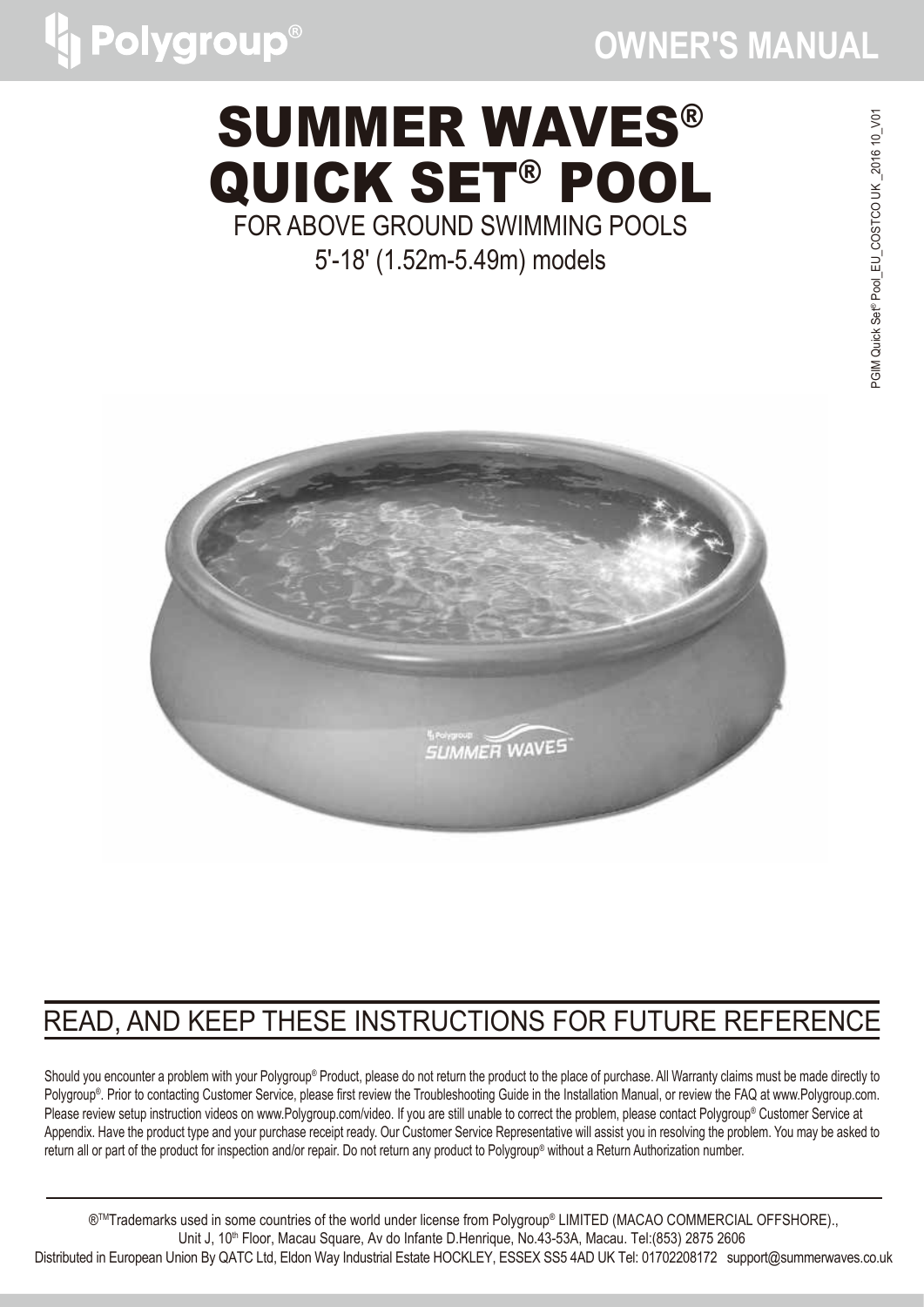# <sup>4</sup> Polygroup®

### TABLE OF CONTENTS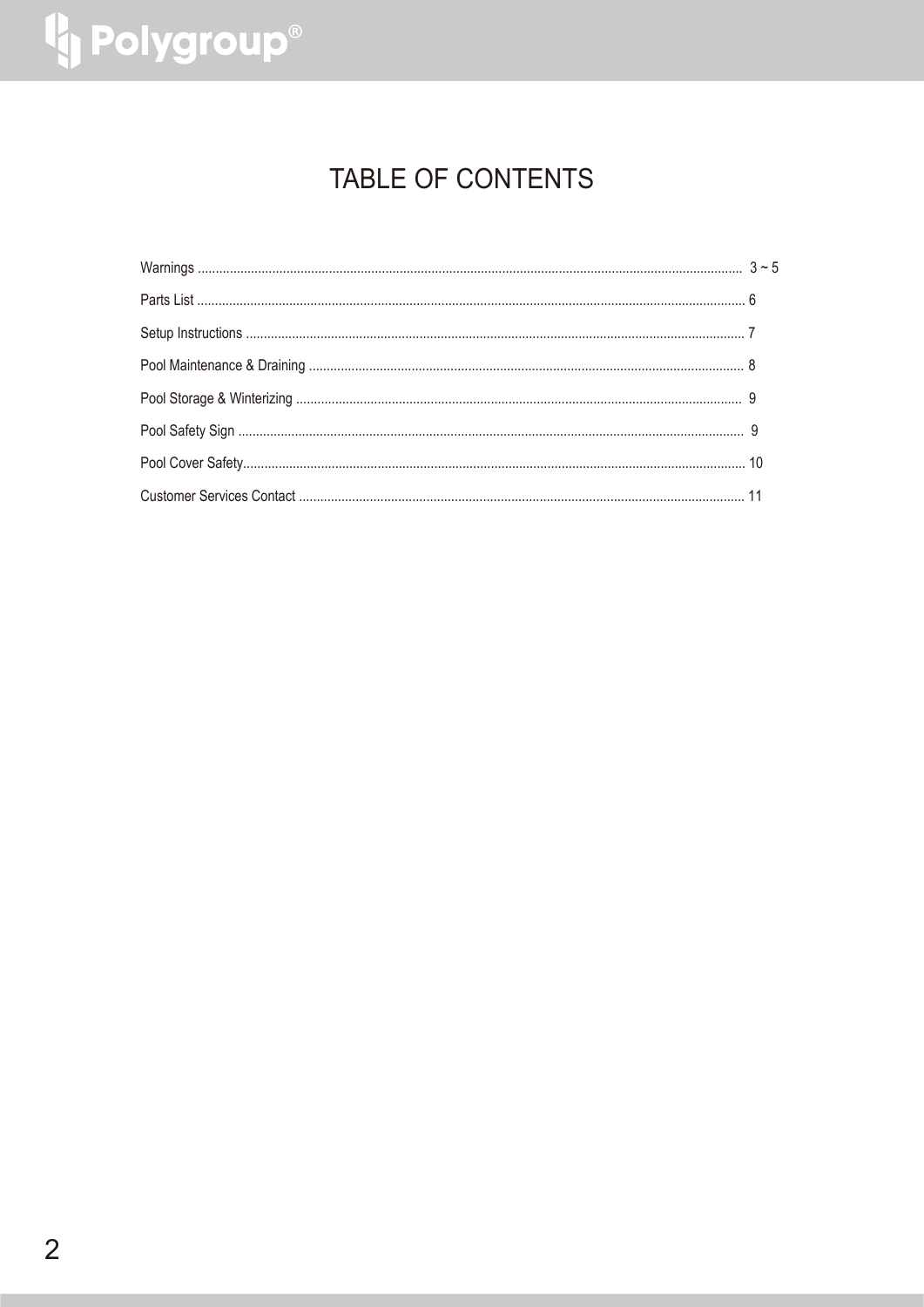### IMPORTANT SAFETY INSTRUCTIONS

When installing and using this electrical equipment, basic safety precautions should always be followed, including the following:

### READ AND FOLLOW ALL INSTRUCTIONS

Keep for Future Reference. Failure to follow these warnings and instructions can result in serious injury or death to users, especially children.



- Set up the pool only on **LEVEL, STABLE,** and **COMPACT** soil.
- **DO NOT** set up the pool on sand surface.
- **DO NOT** use sand to level the ground.
- Sand can be washed out, causing the pool to **DEFORM** and **COLLAPSE**. Failure to comply may result in **PERSONAL INJURY**.
	- Excessive sand inside the pool will **DAMAGE** the pool liner and filtration system. Failure to follow these instructions will void the warranty.

**NOTICE:** CUSTOMERS THAT PURCHASE POOLS MAY BE REQUIRED BY LOCAL OR STATE LAW TO INCUR ADDITIONAL EXPENSES WHEN INSTALLING A POOL, IN ORDER TO COMPLY WITH STATE OR LOCAL LAWS REGARDING FENCING AND OTHER SAFETY REQUIREMENTS. CUSTOMERS SHOULD CONTACT THEIR LOCAL BUILDING CODE ENFORCEMENT OFFICE FOR FURTHER DETAILS.

### **WARNING**

Carefully read, understand, and follow all information in this user manual before installing and using the swimming pool. These warnings, instructions, and safety guidelines address some common risks of water recreation, but they cannot cover all risks and dangers in all cases. Always use caution, common sense, and good judgment when enjoying any water activity. Retain this information for future use.

#### Non Swimmers safety

- 1. Continuous, active, and vigilant supervision of weak swimmers and non-swimmers by a competent adult is required at all times (remembering that children under five are at the highest risk of drowning);
- 2. Designate a competent adult to supervise the pool each time it is being used;
- 3. Weak swimmers or non-swimmers should wear personal protection equipment when using the pool;
- 4. When the pool is not in use, or unsupervised, remove all toys from the swimming pool and its surrounding to avoid attracting children to the pool.

#### Safety devices

- 1. It is recommended to install a barrier (and secure all doors and windows, where applicable) to prevent unauthorized access to the swimming pool;
- 2. Barriers, pool covers, pool alarms, or similar safety devices are helpful aids, but they are not substitutes for continuous and competent adult supervision.

#### Safety equipment

- 1. It is recommended to keep rescue equipment (e.g. a ring buoy) by the pool;
- 2. Keep a working phone and a list of emergency phone numbers near the pool.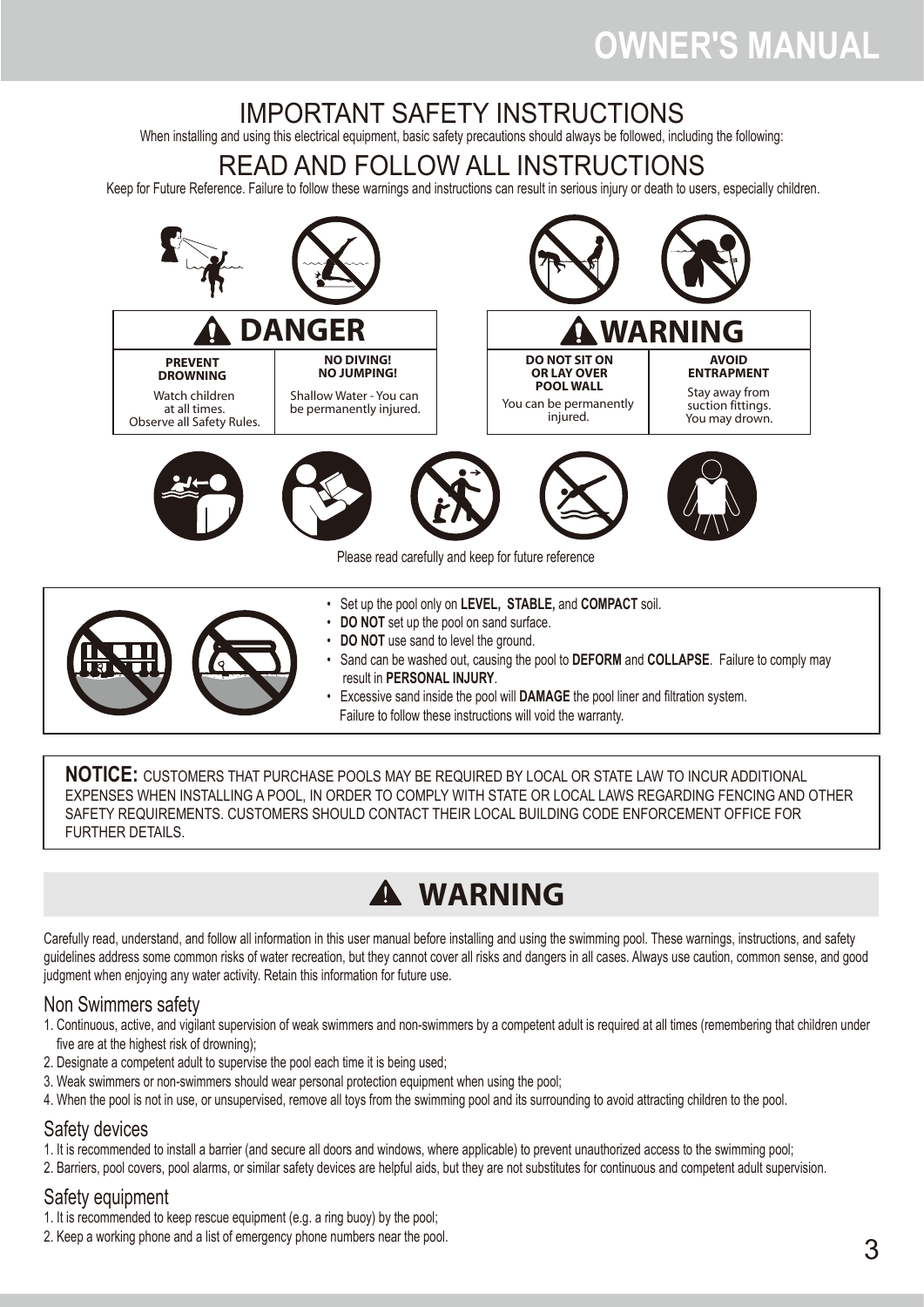# **Polygroup®**

### Safe use of the pool

- 1. Encourage all users especially children to learn how to swim;
- 2. Learn Basic Life Support (Cardiopulmonary Resuscitation CPR) and refresh this knowledge regularly. This can make a life-saving difference in the event of an emergency;
- 3. Instruct all pool users, including children, what to do in case of an emergency;
- 4. Never dive into any shallow body of water. This can lead to serious injury or death;
- 5. Do not use the swimming pool when using alcohol or medication that may impair your ability to safely use the pool;
- 6. When pool covers are used, remove them completely from the water surface before entering the pool;
- 7. Protect pool occupants from water related illnesses by keeping the pool water treated and practicing good hygiene. Consult the water treatment guidelines in the user's manual;
- 8. Store chemicals (e.g. water treatment, cleaning or disinfection products) out of the reach of children;
- 9. Removable ladders shall be placed on a horizontal surface(if applicable).

### Ladder (if applicable)

- 1. Check all nuts and bolts for tightness and tighten when required (if applicable).
- 2. Maximum allowable weight (150 kg).
- 3. Ladder shall not be used for other purposes.

#### Safety Care for Children

- 1. In a swimming pool, the major risk for children under 5 is drowning and therefore it is recommended either during the bathing period or at any other times, that the prevention of unauthorised access to a pool should be aided by securing the boundary of the property, or the relevant area near the pool. Where this is impractical, parents should seek to secure the means of access to the swimming pool, when it is not in use.
- 2. The safety of your children depends only on you! The highest risk is with children under five years of age. Accidents do not happen only to others! Be prepared to respond!
- 3. Remember that as a parent, you are always responsible for your child's safety.
- 4. Children shall be under constant, active and vigilant supervision. The supervisor shall be capable of removing the child from the water and calling the emergency services if necessary.
- 5. Designate one parent to be the supervisor in charge of safety.
- 6. Teach your children to swim as early as possible.
- 7. Prohibit diving and jumping in the presence of small children.
- 8. Do not allow children who cannot swim or are weak swimmers to enter the swimming pool without wearing proper protection (PPE).
- 9. Children who cannot swim or are weak swimmers shall not enter the water unaccompanied.
- 10. Store water treatment products out of the reach of children.
- 11. Keep children in your direct sight, stay close, and actively supervise them when they are in or near this pool and when you are filling and emptying this pool.
- 12. When searching for a missing child, check the pool first, even if the child is thought to be in the house.

#### Moreover, some equipment can contribute to safety for children under 5 years :

- 1. Children's personal protective equipment;
- 2. Protection barrier whose gate is constantly maintained closed (for example, a hedge cannot be considered a barrier but a wall, or wooden fence would be relevant to prevent unauthorised access from neighbours, or animals);
- 3. Manual or automatic protection cover correctly installed and secured;
- 4. Electronic movement or fall detector, in service and operational;
- but they cannot replace close supervision under any circumstances even during the bathing periods.

#### Swimming Pool Awareness

- 1. The pool is to be assembled by an adult; care should be taken in unpacking and assembling the pool; this pool may contain accessible potentially hazardous sharp edges or sharp points that are a necessary part of the pool's function.
- 2. The floor of the pool shall be visible at all times from the outside perimeter of the pool.
- 3. Never allow horseplay, diving, or jumping into or around the pool. Serious injury, paralysis, or death could result when this rule is disregarded. DO NOT ALLOW anyone to swim alone without supervision.

**WARNING:** This pool must be assembled on a smooth and level site of firm soil that is free of stones, gravel, sticks, black-top, or other oil based compounds. Do not install pool on a wooden deck or any type of wooden surface.

**NOTE:** This pool has a maximum water fill level marked on the inside wall. Do not overfill; drain to proper level.

**EMPTYING POOL:** Push down on side wall to empty pool water and/or lift up one side of pool to empty pool water.

**NOTE:** 1. Pool can be cleaned with mild soap and lukewarm water only.

- 2. Make sure pool is completely dry before storing to help prevent mildew from forming.
- 3. Store all parts in a dry heated area where temperatures do not go below 0ºC (32ºF).

#### Danger

Competent supervision and knowledge of the safety requirements is the only way to prevent drowning or permanent injury in the use of this product!

### Warning

**ADULT ASSEMBLY REQUIRED:** Care should be taken in unpacking and assembing the pool; this pool may contain accessible potentially hazardous sharp edges, sharp points, or small parts that are a necessary part of the pool's function.

**TO AVOID DANGER OF SUFFOCATION:** Keep the plastic bag used in this product away from babies and children; do not use the bag in cribs, beds, carriage, or playpens. The plastic bag could block nose and mouth and prevent breathing. The plastic bag is not a toy.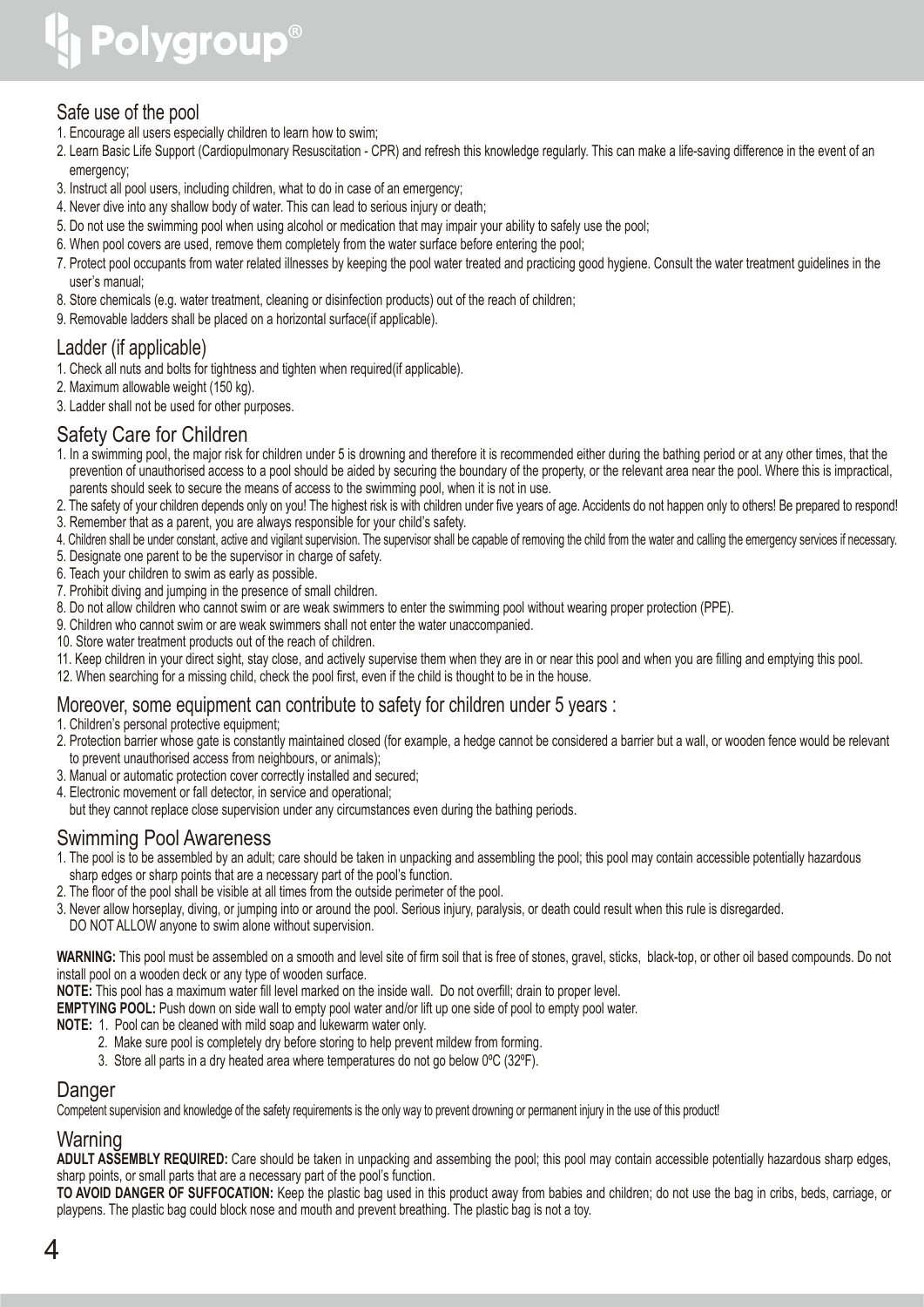**MAINTENANCE:** Check and if needed retighten Handrail hardware periodically.

- 1. Warning. Only for domestic use.
- 2. Children can drown in very small amounts of water. Empty the pool when not in use.
- 3. Do not install the paddling pool over concrete, asphalt or any other hard surface.
- 4. Place the product on a level surface at least 2 m from any structure or obstruction such as a fence, garage, house, overhanging branches, laundry lines or electrical wires.
- 5. Keep the assembly and installation instructions for further reference
- 6. In order to prevent children from drowning, it is recommended to secure the access to the pool with a protection device.
- 7. One person need to install the product.
- 8. Installation time is around 15 minutes to 45 minutes.( excluding earthworks and filling).
- 9. Warning. Never leave your child unattended drowning hazard.
- 10. Increase monitoring when several people are using the swimming pool.
- 11. Learn Basic Life Support (Resuscitation), especially the skills specific to children relevant to drowning and choking.
- 12. Prohibit running and lively games around the swimming pool.
- 13. Do not leave toys near or in the pool when it is not under surveillance.
- 14. Always maintain clear, healthy water.

#### Diving Risk

Do not dive into this pool. Diving into shallow water can result in a broken neck, paralysis, or death.

#### Electrocution Risk

1. Keep all electrical lines, radios, speakers, and other electrical appliances away from the pool.

2. Do not place pool near or under overhead electrical lines.

#### Special Warning

1. Local building codes may require obtaining a building or electrical permit. Installer shall follow regulations on setback, barriers, devices, and other conditions.

- 2. DO NOT attempt to assemble this pool in adverse weather conditions, windy conditions, or when the temperature is below 16ºC (60ºF).
- 3. This is a storable pool, which should be disassembled and stored when temperatures are expected to fall below 0ºC (32ºF).

Ensure that you have an accessible telephone close to the pool so that you do not have to leave your children unattended while you phone.

In the event of an accident;

- 1. Remove the child from the water as quickly as possible;
- 2. Immediately call the emergency services and follow the instructions they give you;
- 3. Replace wet clothing with warm blankets;
- 4. Memorise emergency phone numbers and display them near the swimming pool:
- 5. Fire brigade;
- 6. Emergency medical service;
- 7. Poison control centre.

For filtration, the safety instructions shall indicate that the pool must not be used when the filtration system(s) is/are damaged (if applicable). Do not walk on the coping.

As the pool owner, you are responsible for those persons who use your pool. Therefore:

- 1. Never leave your children and other non-swimmers unattended in and around the pool even for a moment;
- 2. Ensure that your children learn to swim as early as possible;
- 3. Ensure that the water is hygienically clean;
- 4. Refresh your knowledge of first-aid measures at regular intervals;
- 5. Store water treatment media out of the reach of children;

6. Discuss the rules of conduct with your children prior to them using the swimming pool and explain the risks that can arise when around water once they are of a sufficient age;

7. Contact your pool installer if you have any questions regarding safe use of the swimming pool.

The following items of equipment can provide additional pool safety. Your swimming pool specialist can advise you on these:

- safety cover;
- fencing around the pool with a lockable gate;
- pool alarm system;
- enclosure.

The general safety information cannot account for all circumstances in individual cases. You are best aware of the swimming abilities and the conduct of your children and of other guests using your pool, as well as the site particulars. You should therefore employ further measures to ensure safety at the pool if necessary. Such measures may for example include additional supervisory persons if the pool is being used by a number of non-swimmers at the same time.

#### Pool Maintenance

- 1. Empty pool completely after each use and store the empty pool in such a way that it does not collect water from rain or any other source.
- 2. After using pool, remove water to a level of 1/2 in. (1 cm) or less.
- 3. Carrying out checks and maintenance of the main parts every hour.
- 4. These checks are not carried out the product could overturn or otherwise become a hazard.
- 5. Check all nuts and bolts for tightness and tighten when required(if applicable).
- 6. Check all coverings for bolts and sharp edges and replace when required(if applicable).
- 7. Replace defective parts in accordance with the manufacturer's instructions.
- 8. Change the water of product frequently (particularly in hot weather) or when noticeably contaminated.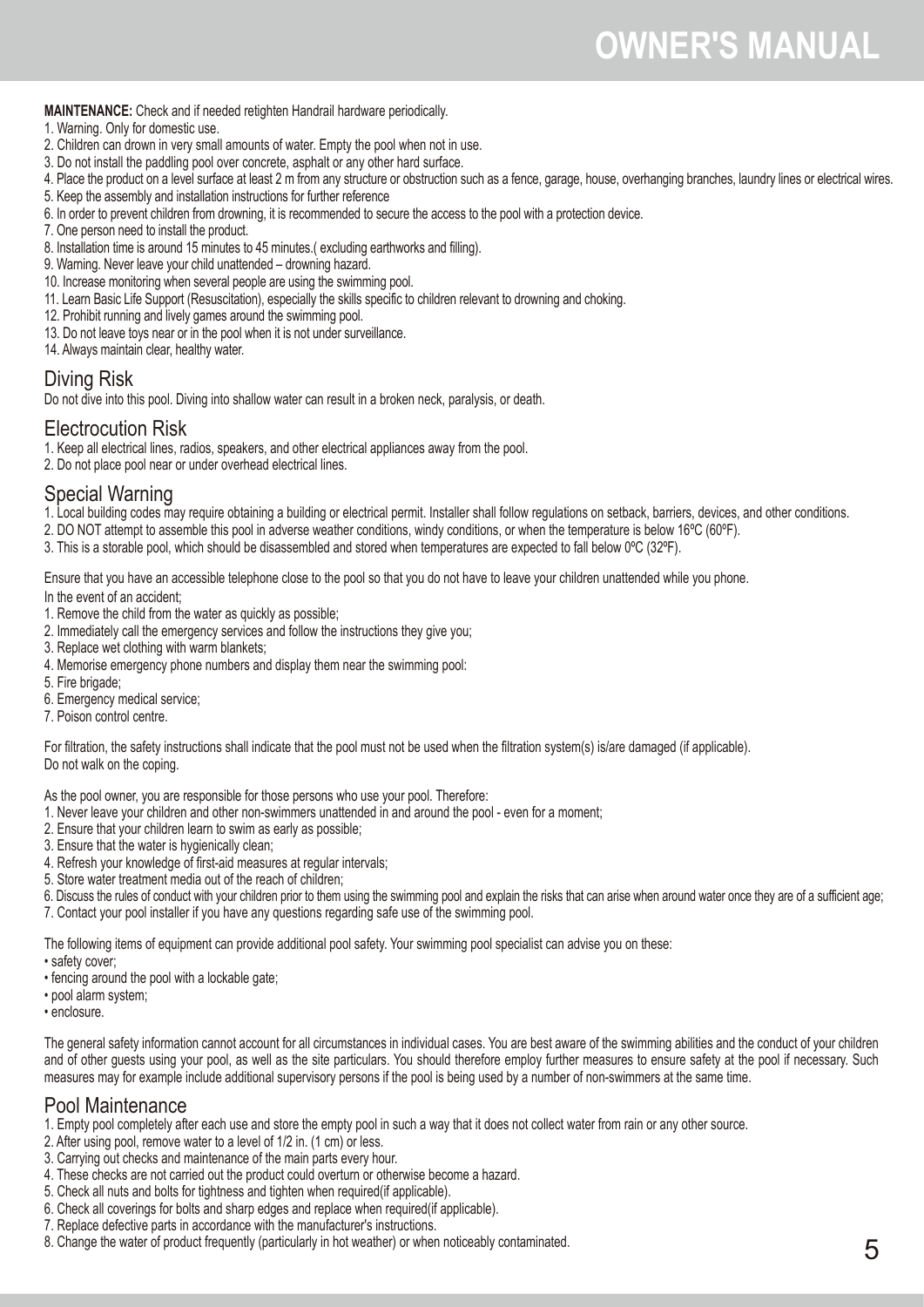# <sup>4</sup> Polygroup®

### **PARTS LIST**

| Quick Set Ring Pool | Pool Liner   |
|---------------------|--------------|
| Pool Size           | Part#        |
| 8'x26"              | P10008262099 |
| 8'x30"              | P10008302099 |
| 10'x30"             | P10010302099 |
| 12'x30"             | P10012302099 |
| 12'x33"             | P10012332099 |
| 12'x36"             | P10012362099 |
| 13'x39"             | P10013392099 |
| 14'x36"             | P10014362099 |
| 14'x42"             | P10014422099 |
| 15'x36"             | P10015362099 |
| 15'x42"             | P10015422099 |
| 15'x48"             | P10015482099 |
| 15'x52"             | P10015522099 |
| 16'x42"             | P10016422099 |
| 16'x48"             | P10016482099 |
| 16'x52"             | P10016522099 |
| 18'x48"             | P10018482099 |
| 18'x52"             | P10018522099 |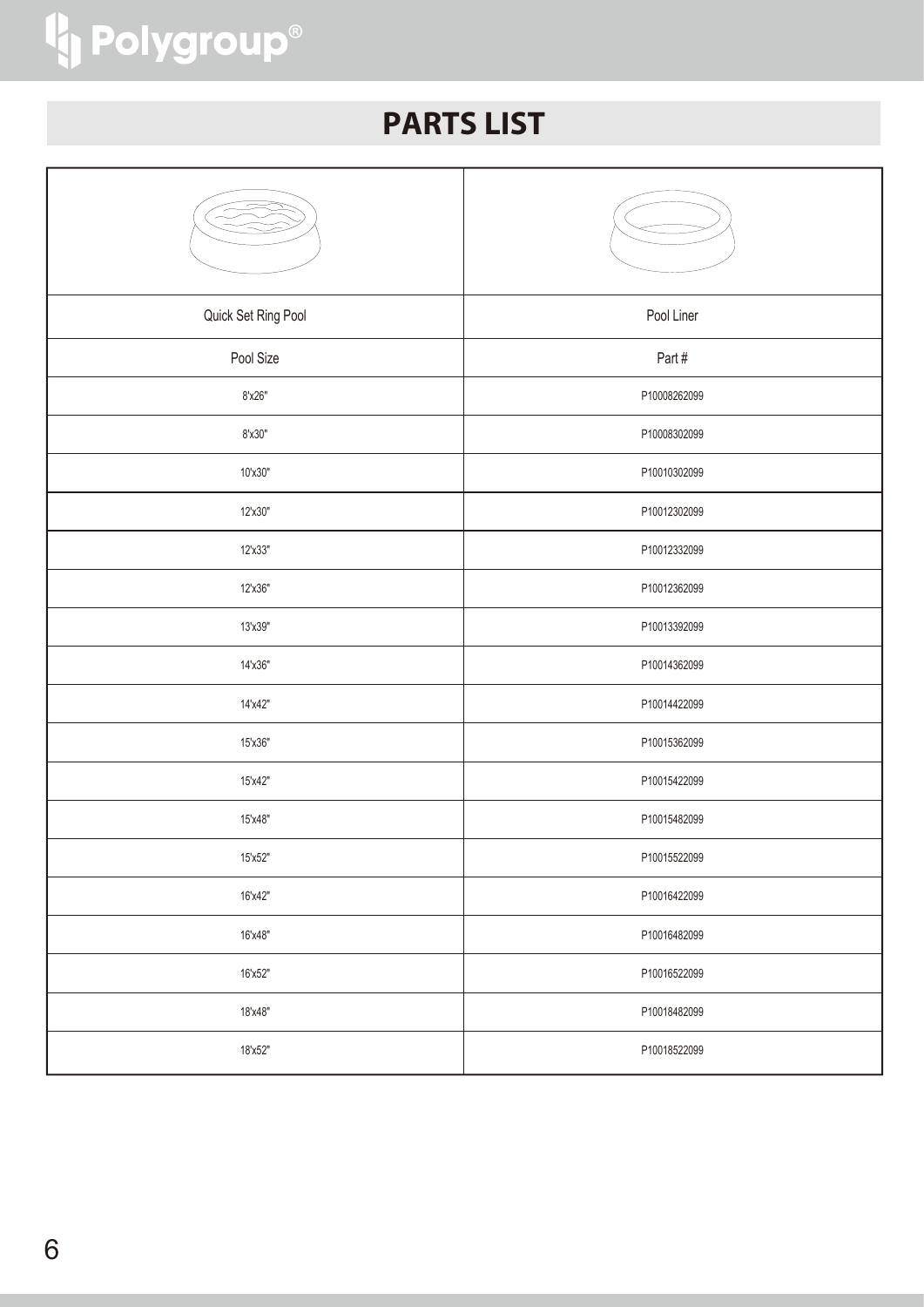### **SETUP INSTRUCTIONS**

Before assembling your product, please take a few minutes to check the contents and become familiar with all the parts.



- 
- The 20ft (6m) distance is measured via the shortest straight line distance the supply cord would follow without piercing a floor, wall, ceiling, doorway, window, or other permanent barrier.
- 4. Contact your local utilities, checking that no underground cables, telephone lines, gas lines, etc. run beneath the area you have selected.

#### Setup Instructions

- 1. Carefully unfold the Quick Set® pool and inspect seams for manufacturing defects. With the inflatable ring on the top side, lay out the pool in the area selected, making sure the bottom of the pool is both flat and round. If your pool included or you are going to purchase a filter/pump system, position the intake/ outlet fitting locations so they are 10 to 21 feet from the electrical outlet you plan to use for the pool pump.
- 2. Inflate the top ring. Squeeze the base of the valve stem to open an internal check valve while inflating.
- 3. If your pool included a filter/pump system, following all instructions Installation of the filter pump.
- **NOTE:** AFTER ABOUT 1-INCH OF WATER IS ON THE BOTTOM, STOP FILLING AND SMOOTH WRINKLES OUT OF THE BOTTOM OF THE POOL, WORKING THEM FROM THE CENTER OUTWARD.
- BE SURE FLOOR OF POOL IS ROUND AND FLAT. Next pull the outer wall out from under the top ring, all around the bottom of the pool, so that it fills evenly. **NOTE:** IF MORE THAN 1-2 INCHES OF WATER COLLECTS ON ANY ONE SIDE BEFORE THE POOL STARTS FILLING IN THE CENTER, THE POOL IS NOT LEVEL ENOUGH, AND MUST BE CORRECTED. SEE "SITE PREPARATION," ABOVE.
- 4. **NOTE:** THE WEIGHT OF THE WATER WILL PREVENT ADJUSTMENT AFTER THIS POINT.
- 5. Now, as you continue filling, the inflated ring will rise as the water deepens. Max. Water Level is the bottom seam of the inflatable ring; this information is printed on the ring. Once this is done, refer back to the "Swimming Pool Filter System" owner's manual, and continue from Step "D" on through the rest of the installation if you have a filter/pump system.





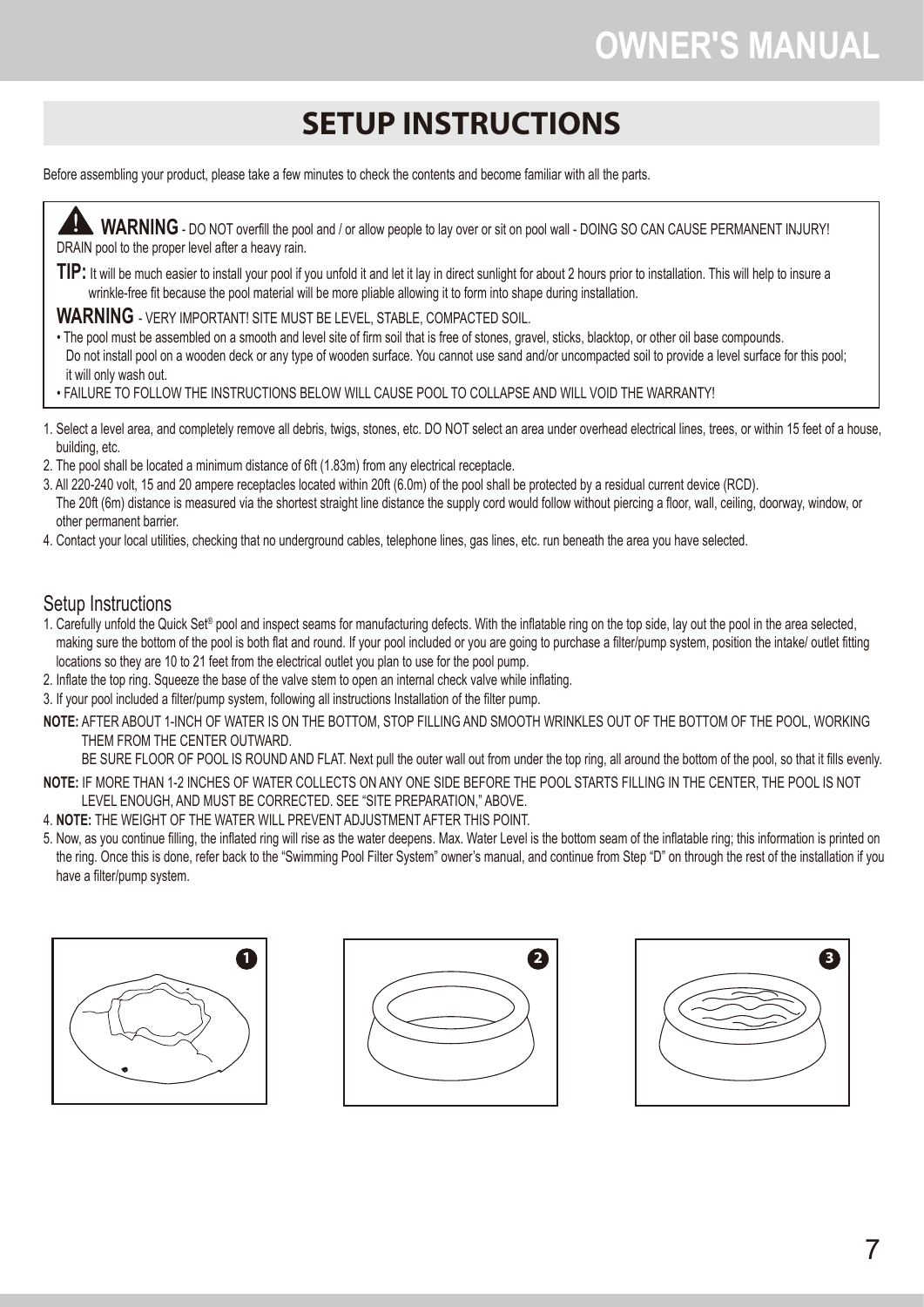# **Polygroup®**

### **POOL MAINTENANCE & DRAINAGE**



Do not add chemicals if the pool is occupied. This can cause skin or eye irritation. Concentrated chlorine solutions can damage the pool liner. In no event is Polygroup<sup>®</sup>, the buyer, or any other party liable for costs associated with the loss of pool water, chemicals, or water damage. Keep spare filter cartridges on hand. Replace cartridges every two weeks. We recommend the use of Polygroup® Filter Pump with all of our above-ground-pools. To purchase a Polygroup® Filter Pump or other accessories, visit our website or call Polygroup® Consumer Services.

**EXCESSIVE RAIN:** To avoid damage to the pool and over filling, immediately drain rain water that causes the water level to be higher than the maximum.

### How to Drain Your Pool and Long Term Storage

- 1. Check local regulations for specific directions regarding disposal of swimming pool water.
- 2. Make sure the drain plug inside the pool is plugged in place.
- 3. Twist off the cap of the drain valve on the outside of the pool.
- 4. Attach a 5/8" garden hose to the drain valve.
- 5. Place the other end of the garden hose in an area where the water can be safely drained away from the house and other nearby structures.
- 6. Unplug the inner cap of the to start draining the pool.
- 7. When the water stops draining, start lifting the pool from the side opposite the drain, leading any remaining water to the drain and emptying the pool completely.
- 8. Replace drain cap on outside of pool.
- 9. Completely deflate the top ring, and remove all connecting parts.
- 10. Be sure that the pool and all parts are completely dry before storage. Air dry the liner in the sun until completely dry before folding (see drawing  $\bullet$ ). Sprinkle some talcum powder to prevent the vinyl from sticking together and to absorb any residual moisture.
- 11. Create a square shape. Starting at one side, fold one-sixth of liner into itself twice. Do the same on the opposite side (see drawings  $\bigcirc$  &  $\bigcirc$ ).
- 12. Once you have created two opposing folded sides, simply fold one over the other like closing a book (see drawings  $\bigcirc$  &  $\bigcirc$ ).
- 13. Fold the two long ends to the middle (see drawing  $\odot$ ).
- 14. Fold one over the other like closing a book, and finally compact the liner (see drawing  $\bullet$ ).
- 15. Store the liner and accessories in a dry, temperature controlled storage location, between 0ºC (32ºF) and 40ºC (104ºF).
- 16. The original packing can be used for storage.













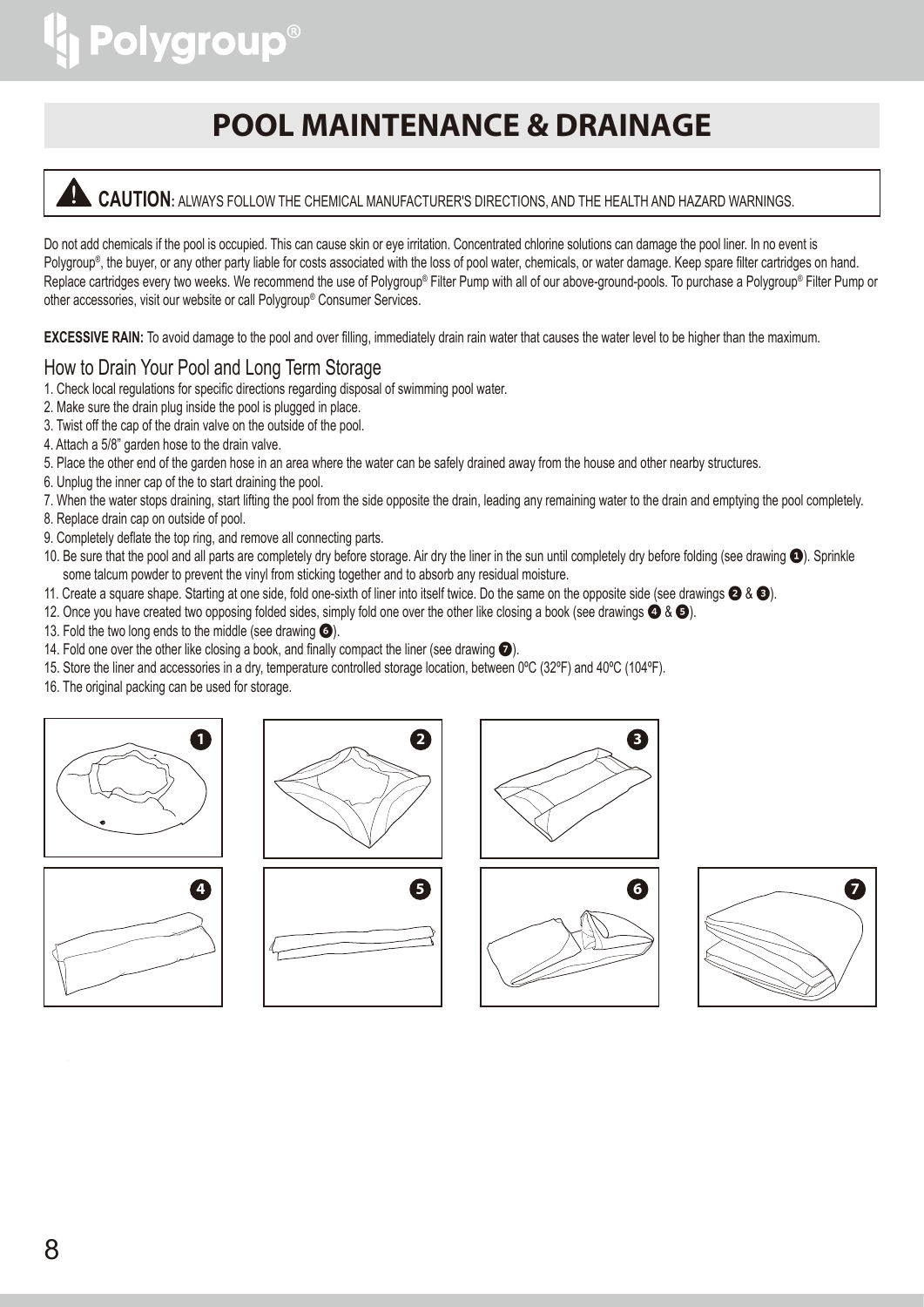### **POOL STORAGE & WINTERIZING**

### Winterizing Your Above Ground Pool

After usage, you can easily empty and store away your pool in a safe place. Some pool owners, however, choose to leave their pool up all year round. In cold areas, where freezing temperatures occur, there can be a risk of ice damage to your pool. We therefore recommend you drain, disassemble, and properly store the pool, when the temperature drops below 0ºC (32ºF).

### Clean the Pool Water Thoroughly

- 1. Clean the pool water thoroughly.
- 2. Remove the skimmer (if applicable) or any accessories attached to the threaded strainer connector. Replace strainer grid if necessary. Be sure all accessories parts are clean and completely dry before storage.
- 3. Plug the Inlet and Outlet fitting from the inside of the pool with the plug provided (sizes 16' and below). Close the Inlet and Outlet Plunger Valve (sizes 17' and above).
- 4. Remove the ladder (if applicable) and store in a safe place. Be sure the ladder is completely dry before storage.
- 5. Remove the hoses that connect the pump and filter to the pool.
- 6. Add the appropriate chemicals for the winter period. Consult your local pool dealer as to which chemicals you should use and how to use them. This can vary greatly by region.
- 7. Cover pool with Polygroup® Pool Cover. IMPORTANT NOTE: Polygroup® POOL COVER IS NOT A SAFETY COVER.
- 8. Clean and drain the pump, filter housing, and hoses. Remove and discard the old filter cartridge. Keep a spare cartridge for the next season.
- 9. Bring pump and filter parts indoors and store in a safe and dry area, preferably between 0ºC (32ºF) and 40ºC (104ºF).

### **POOL SAFETY SIGN**

### POST THIS WARNING NEAR YOUR POOL

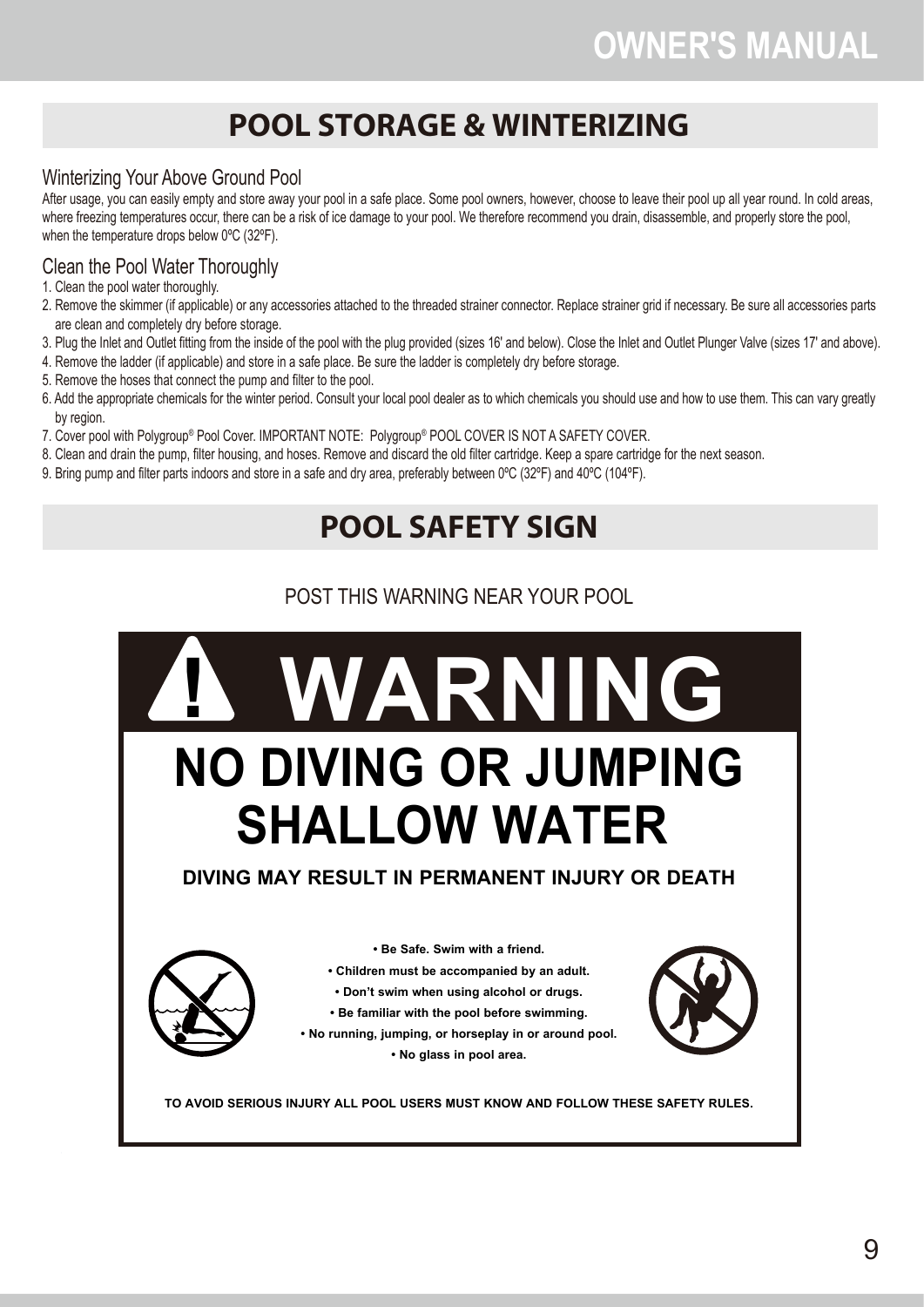### **POOL COVER SAFETY**

IF YOU ARE GOING TO USE A POOL COVER, SOLAR COVER, OR SOLAR BLANKET, PLEASE READ THIS INFORMATION.

### POOL COVER WARNING SOLAR COVER WARNING



### AVOID DROWNING RISK

STAY OFF COVER - WILL NOT SUPPORT WEIGHT. KEEP CHILDREN AWAY. CHILDREN OR OBJECTS CAN NOT BE SEEN UNDER COVER.

REMOVE STANDING WATER - CHILD CAN DROWN ON TOP OF COVER.

REMOVE COVER COMPLETELY BEFORE ENTRY OF BATHERS - ENTRAPMENT POSSIBLE.

NON-SECURED OR IMPROPERLY SECURED COVERS ARE A HAZARD.

FAILURE TO FOLLOW ALL INSTRUCTIONS MAY RESULT IN INJURY OR DROWNING.

THIS IS NOT A SAFETY COVER.

TYPE OC COVER CLASSIFICATION.

INSTALL COVER WITH LABELS FACING UP.

USE DRAWSTRING TO SECURE COVER TO POOL. THIS COVER MEETS REQUIREMENTS DESCRIBED IN SPECIFICATION F-1346 (ASTM).

### SOLAR BLANKET WARNING



### AVOID DROWNING RISK

STAY OFF COVER - WILL NOT SUPPORT WEIGHT. KEEP CHILDREN AWAY. CHILDREN OR OBJECTS CAN NOT BE SEEN UNDER COVER.

REMOVE STANDING WATER - CHILD CAN DROWN ON TOP OF COVER.

REMOVE COVER COMPLETELY BEFORE ENTRY OF BATHERS - ENTRAPMENT POSSIBLE.

NON-SECURED OR IMPROPERLY SECURED COVERS ARE A HAZARD.

FAILURE TO FOLLOW ALL INSTRUCTIONS MAY RESULT IN INJURY OR DROWNING.

THIS IS NOT A SAFETY COVER.

TYPE OC COVER CLASSIFICATION.

INSTALL COVER WITH LABELS FACING UP.

USE DRAWSTRING TO SECURE COVER TO POOL. THIS COVER MEETS REQUIREMENTS DESCRIBED IN SPECIFICATION F-1346 (ASTM).

### VERY IMPORTANT

DO NOT USE A POOL COVER, SOLAR COVER, OR SOLAR BLANKET ON THIS POOL IF IT DOES NOT HAVE THIS TYPE OF WARNING LABEL ON THE COVER.

### DANGER:

Competent supervision and knowledge of the safety requirements are the only ways to prevent drowning or permanent injury in the use of this product! Never leave young children unattended.